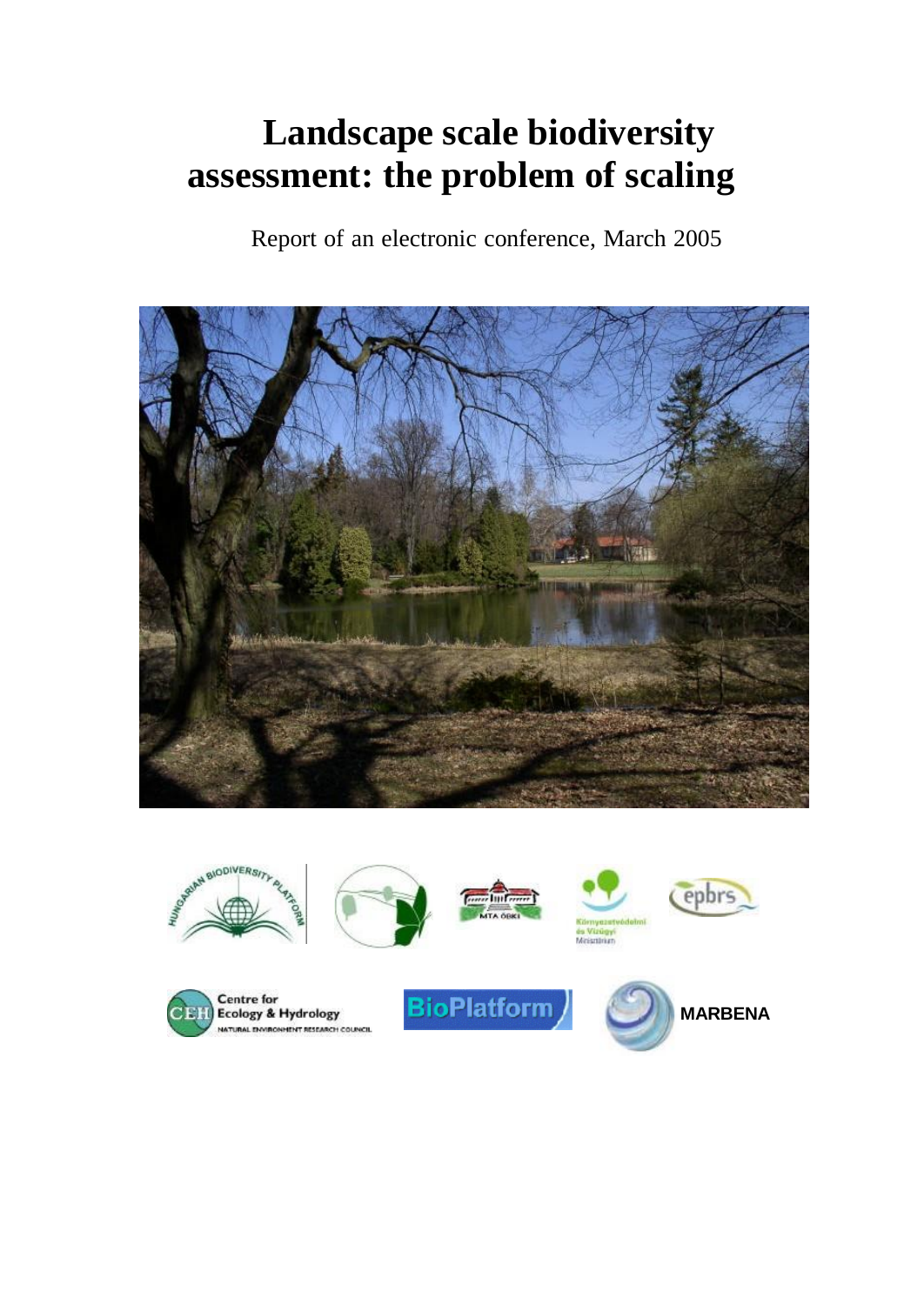#### **E-Conference Organisation:**

#### **Juliette Young, Allan Watt, Malcolm Collie and Denise Wright**

Centre for Ecology and Hydrology Hill of Brathens, Glassel Banchory AB31 4BW, UK

#### **András Báldi**

Animal Ecology Research Group of the Hungarian Academy of Sciences, Hungarian Natural History Museum Ludovika tér 2, Budapest, Hungary, H-1083

#### **Ariel Bergamini and Christoph Scheidegger**

Swiss Federal Institute for Forest, Snow and Landscape Research Zürcherstrasse 111, CH-8903 Birmensdorf Switzerland

#### **Lisandro Benedetti-Cecchi**

University of Pisa Dipartimento di Scienze dell'Uomo e dell'Ambiente Via A. Volta 6, I-56126 Pisa, Italy

#### **Keith Hiscock**

Marine Biological Association of the UK Citadel Hill, Plymouth PL1 2PB, UK

#### **Sybille van den Hove and Thomas Koetz**

Institute of Environmental Science and Technology Autonomous University of Barcelona Passeig Pintor Romero, 8, 08197 Valldoreix, Spain

#### **Ekko van Ierland**

Environmental Economics and Natural Resources Social Sciences Group, Wageningen University P.O. Box 8130, 6700 EW Wageningen, The Netherlands

**András Lányi** Eötvös Loránd University, Institute of Sociology Pázmány Péter sétány 1/A, H-1117 Budapest,.Hungary

**György Pataki** St. Istvan University Pater K. u. 1., H-2103 Godollo, Hungary















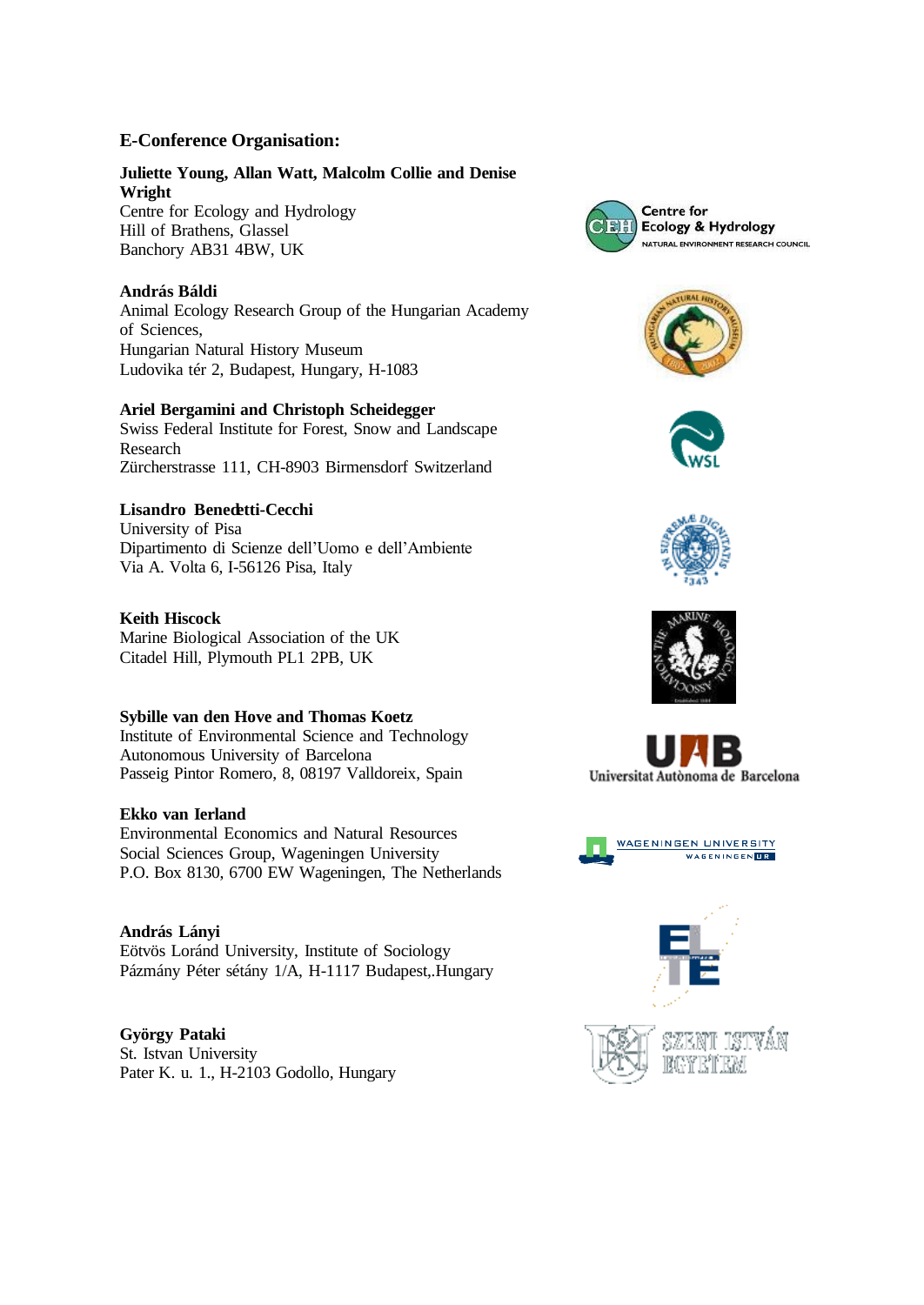#### **BioPlatform (EVK2-CT-2001-20009):**

**Isabel Sousa Pinto** (Project Coordinator) University of Porto CIIMAR, University of Porto R. dos Bragas, 177 4150-123 Porto, Portugal

**Martin Sharman** and **Karin Zaunberger** Biodiversity Sector, Natural Resources Management and Servic es, European Commission Directorate General for Research B-1049 Brussels, Belgium





This publication should be cited as follows:

Young, J., Báldi, A., Benedetti-Cecchi, L., Bergamini, A., Hiscock, K., van den Hove, S., Koetz, T., van Ierland, E., Lányi, A., Pataki, G., Scheidegger, C., Török, K. and Watt, A.D. (Editors). 2005. *Landscape scale biodiversity assessment: the problem of scaling. Report of an electronic conference.* Institute of Ecology and Botany of the Hungarian Academy of Sciences, Vacratot, Hungary.

Cover picture: Botanical Garden of the Institute of Ecology and Botany, Budapest.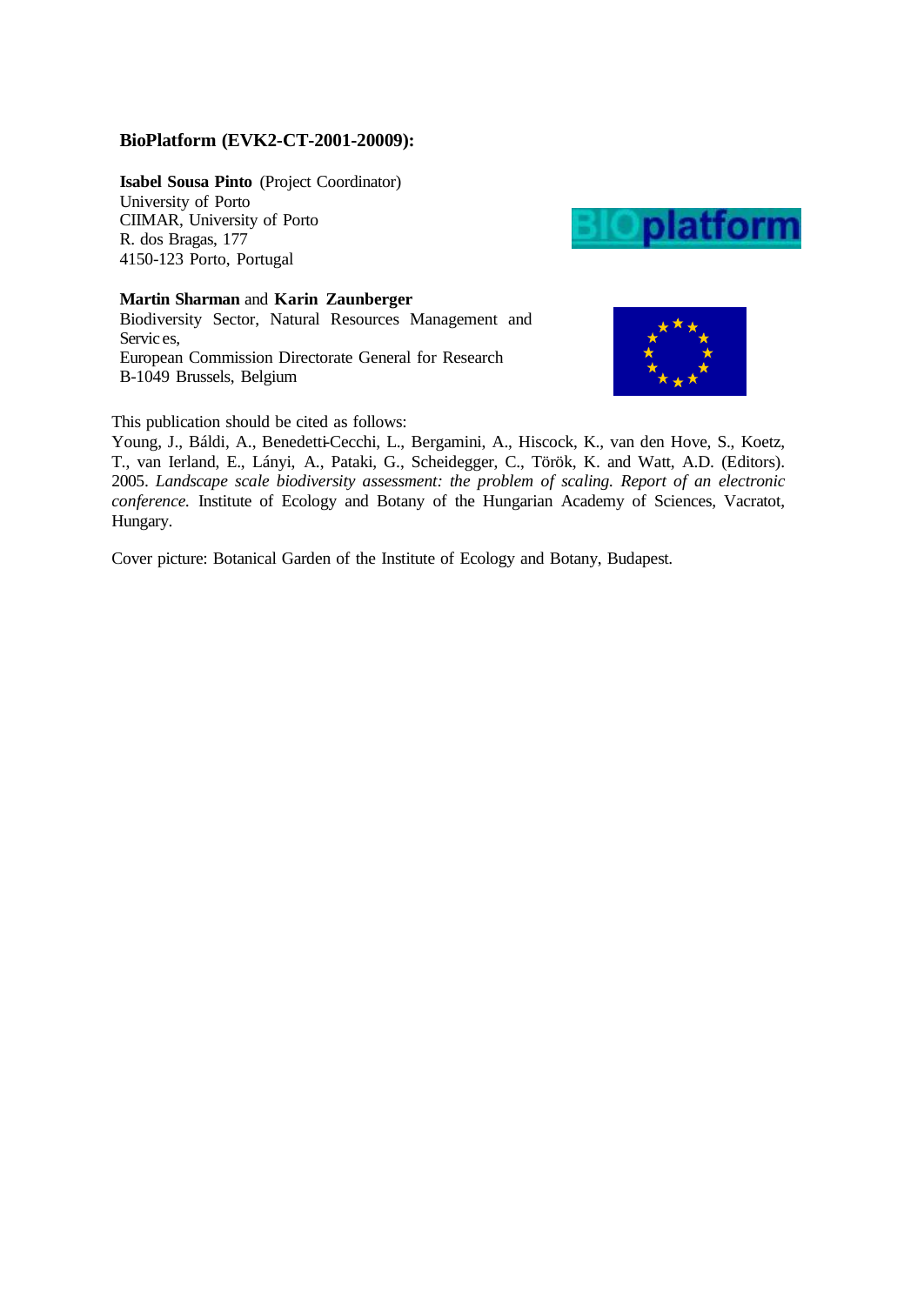

## Contents

<span id="page-3-0"></span>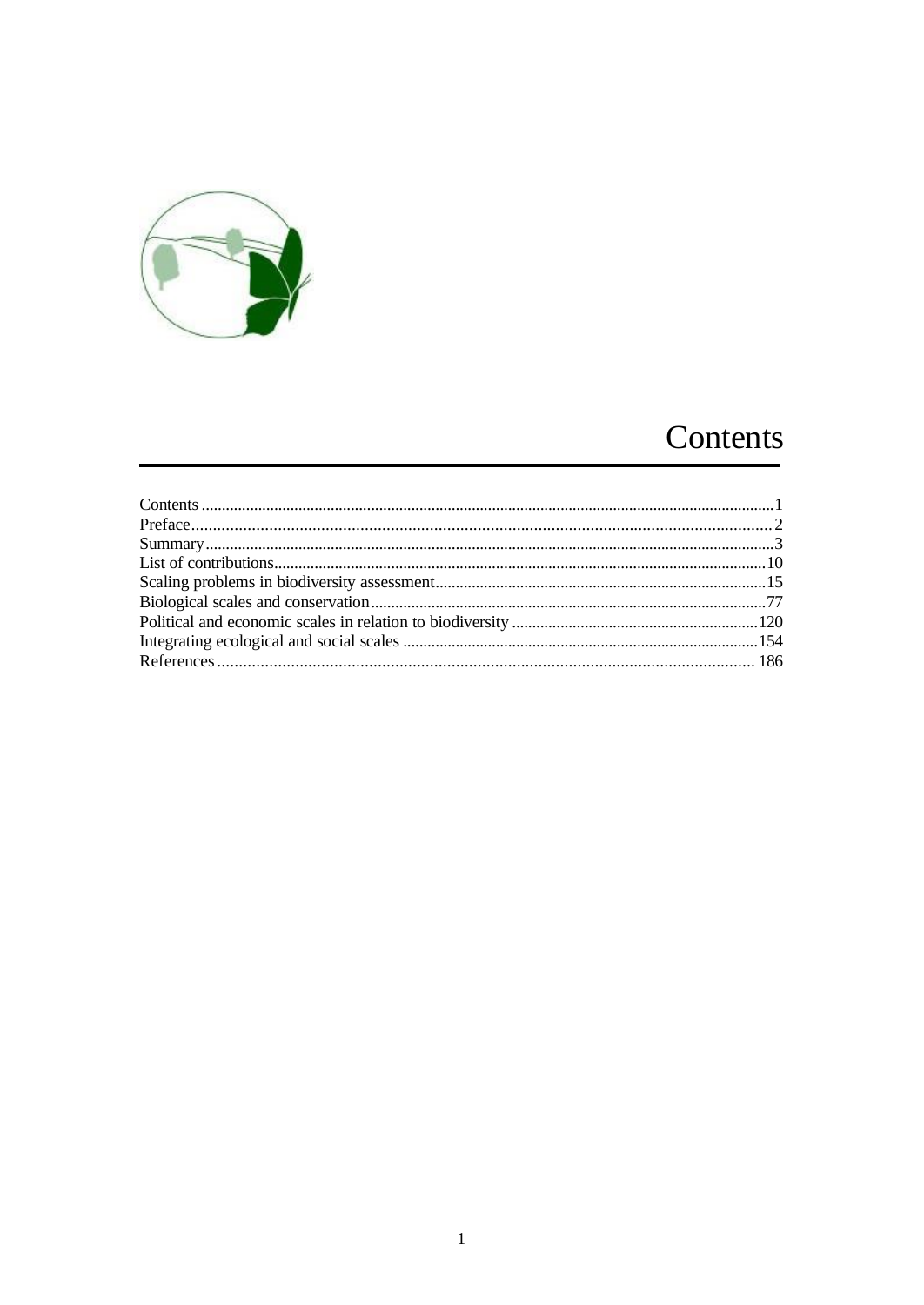#### **Erling Berge** , Norwegian University of Science and Technology, Trondheim, Norway

The discussion of conservation measures seems to revolve around protected areas and how many and big they have to be. Some have doubts that there ever will be many and large enough protected areas. They are right to worry. In democratic polities there are strict limits on the kinds of instruments politicians are allowed to use in exercising political will. Today it is not conceivable to declare an area for protected and then shut out or requiring nondevelopment from the local people like it was done for example in the Serengeti National Park. Conservation of biodiversity will become increasingly difficult if protection is the only instrument known to deliver better conditions for ecosystems.

If biodiversity needs better conditions they have to be created around where humans live and work. To do this, politicians need to be able to judge the relative impact on biodiversity from several reasonable courses of action. Do we know enough to predict the true impact of a particular decision net of all confounding factors (that is all factors not part of the political decision)? If the decision to create a National Park in an area increases the number of tourists by 20% while the traditional use of the area by farmers dwindle to nothing, what is the effect on the ecosystem net of confounding factors? Will it be an improvement for our ecosphere if we were able to increase the proportion of cars running on electricity to 10%? What is better for biodiversity: building compact high-rise cities or land extensive suburban type cities? Both at small and large scales such questions require many and consistent decisions on many levels ranging from the person deciding to buy a car or landowner deciding to build to governments shaping taxes and regulations to encourage desired behaviour. To manage nature politicians need to know the net effects on ecosystems of their decisions. They have to be able to consistently choose the ecologically better of two options, not by guesswork but based on scientific knowledge. Today this knowledge does not exist.

Politics has traditionally been developed on a trial and error basis. Only during the last 50-100 years has policy development based on scientific knowledge been tried, and, admittedly, on balance, not with any remarkable success. But there is no turning back. Social and environmental change occurs at a high and maybe increasing frequency. The environmental problems have to find their solution more quickly than the ordinary trial and error approach can promise. But to my knowledge there is no large research program directed at the problem of determining the "subtle" effects of humans on ecosystem (Russell 1993).

In the world of social science a quantitative investigation of the impact of politically manipulated variables on ecosystems will be a mega project rivalling in cost anything known to this writer. But is it worth doing? Will it matter? Before going into this kind of mega project we should step back a bit and think hard on the question of whether a quantitative approach really will help us determine net causal connections. And if it cannot, can it still be worth doing? Causality is a difficult concept. In order to establish causal connections the basic requirement is that other things are equal, and that we are able to include all relevant variables. This amounts to a complete list of all initial and boundary conditions of the system we study. If this requirement is met, we are assured that our estimates, within the sampling error, are true estimates of the impact of causal forces. We are confident that the ecosystem will respond to equal quantities of impacts in the same way, most times. Hence, we are able to predict outcomes with a known uncertainty and able to advice on changes in policy.

However, there are reasonable arguments that the assumption of a complete listing of all initial and boundary conditions relevant for a study of system change is untenable not only for human societies, but also for biospheres. Kauffman (2000) argues this rather convincingly. He first conjectures that it probably is theoretically impossible to state the initial and boundary conditions for a biosphere. However, he argues, even if we grant that there perhaps is a theoretical possibility, it probably is practically impossible within the lifetime of the universe to enumerate all initial and boundary conditions relevant for the evolution of a biosphere. And moreover, the practical problems are of such a nature that it also is impossible to establish the distributions required for a statistical study of the possible outcomes.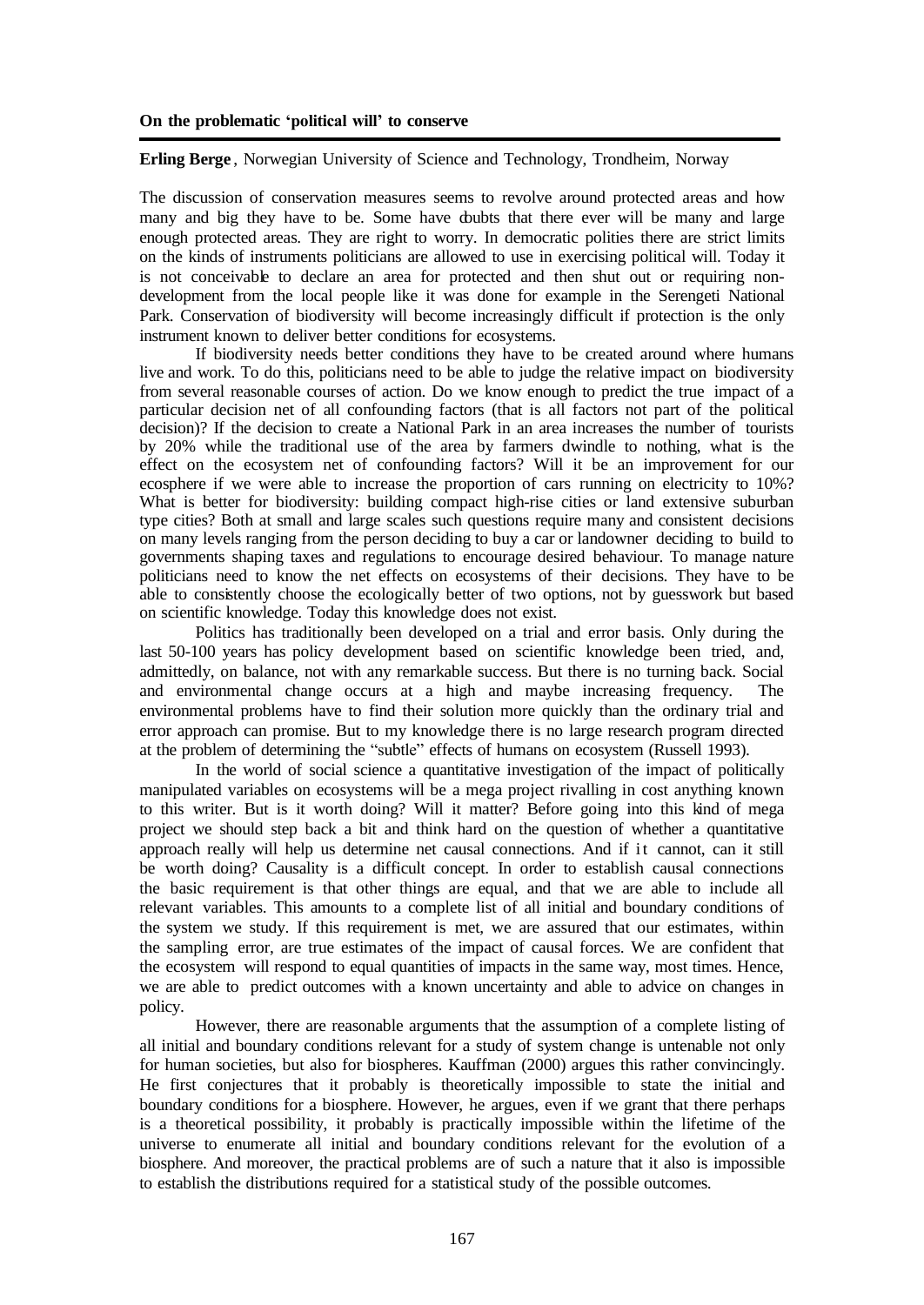The conjecture sounds familiar for a sociologist. The debates about research methods and goals for research in socialscience revolve around the question of predictability. What we are most interested in, social change and innovation are inherently unpredictable. On the other hand, most of human activity is rather routine and repetitive. People do react in predictable ways to changes in their physical and social environment. Hence local and short term predictions are feasible. But will shaping of local and short term behaviour be sufficient for conservation purposes?

One reason for the practical impossibility of stating initial and boundary conditions completely is that for every stimuli and every level of stimuli there are vastly more possible responses than what in reality can happen (in any finite lifetime of the universe), and therefore be observed. With no practical way of listing the state space of our problem analytically, life will always have a potential for surprising us. Life is inherently unpredictable. Yet, it is not chaotic. In hindsight, we do see the paths taken and the causes forcing the development.

If we have to abandon the ambition to generalize, we will at least be able to establish empirical connections with some validity in the short run and for the areas studied. How good we are at selecting relevant variables will determine how good our predictions are, and for how long they will be valid. As long as the goal of protecting biodiversity is clear, this will be a vastly better guide to policy than ordinary trial and error. However, it also means that results are not guaranteed. We need to supplement any policy intervention with a learning program. Every change in policy should be viewed as an experiment from which we can learn. Today only occasionally there are linked relevant policy variables to observations of biodiversity. Data to start the slow process of accumulating knowledge about ecosystem responses to policy decisions do not accumulate.

It was noted above that the choice of policy instruments or policy variables are strictly circumscribed in democratic polities. The debate around differences between democratic polities and other kinds of governance systems may not be conclusive, but there are some strong indications that some kinds of policy instruments are impossible to use regularly in democratic societies. Among these are all policies that rely on physical coercion of large groups of people, or large-scale takings of established property. In general, it is conjectured that systematic violations of human rights will generate political and social backlashes that negate any possibly laudable goal one wants to further by such policies. This means we have to put aside all grand revolutionary solutions. In democracies choice of policy instruments need a foundation in the values and opinions of the public in order to have a beneficial impact. What politicians actually can use are the subtle tools of ordinary democratic political action, the piecemeal and small scale measures. They need advice on how to fashion taxes and subsidies, and on how to formulate the marginal changes in legislation that directs behaviour towards sustainable use. Politicians need evidence of how changes in priorities of land use planning can further sustainable resource usage. They need a map of which marginal shifts in values should be reinforced, and not least, they need knowledge about the internal consistency of various policy measures. Political rhetoric and public information campaigns have their place in biodiversity policy. But they work only if they are integrated with institutional changes and are fashioned to reinforce these.

The conclusion from this line of argument is that in order to further the goal of sustainable use of biodiversity we need to know the direction and size of the impact from a change in a policy variable and how the impact changes from context to context. Before we can know this, the systematic collection of data has to commence. From there on case studies will accumulate. Cumulative analysis of quantitative case studies may be the only feasible way of approaching the problem of democratic biodiversity policy. There is a long way to go, but ultimately political will comes as much from the ability to do something as from wanting the thing done. Until a better ability to give knowledge-based advice exists we cannot lament the lack of political will.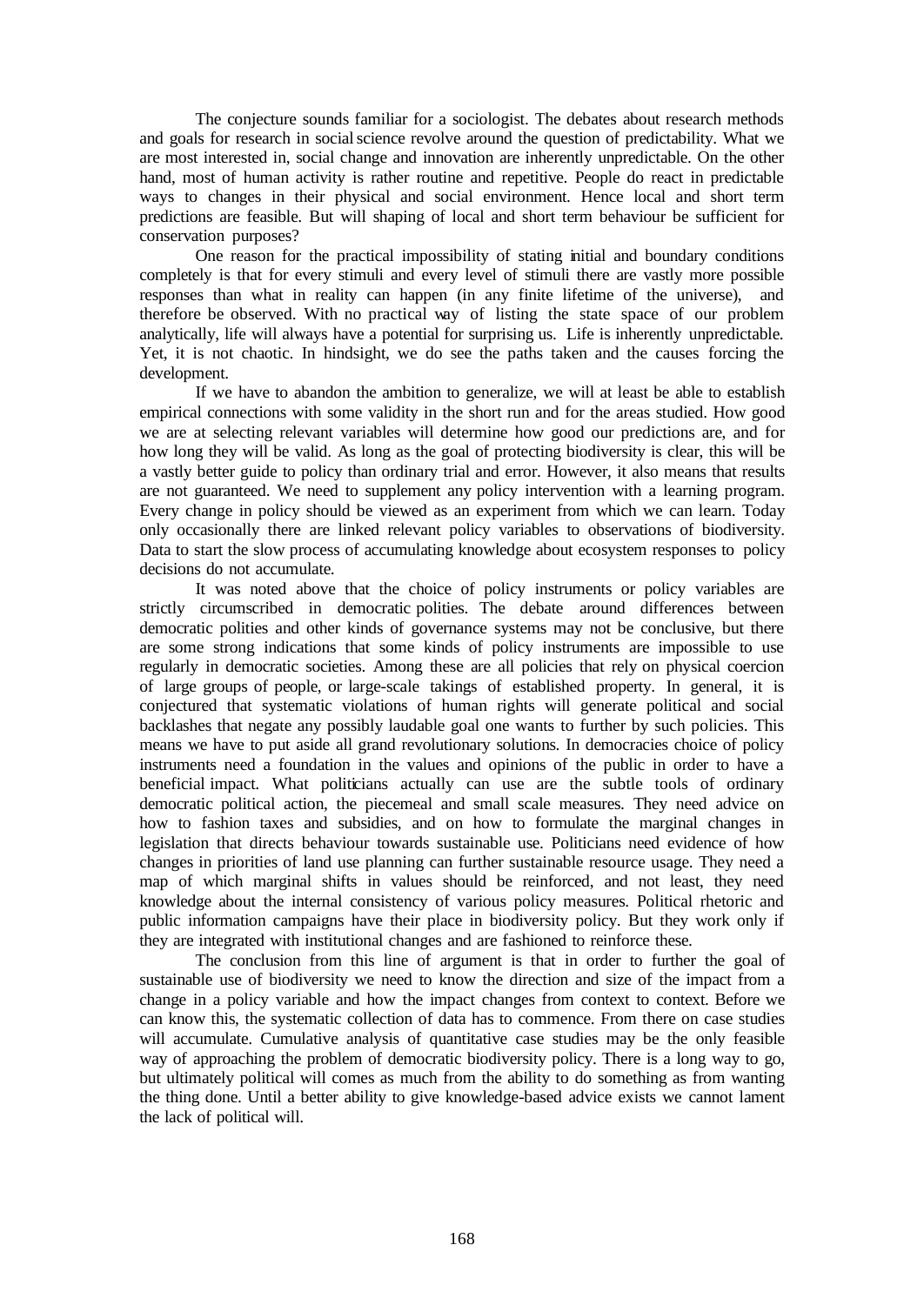

### References

- <span id="page-6-0"></span>Allen T.F.H & Starr T.B. 1982. Hierarchy: Perspectives for Ecological Complexity. The University of Chicago Press, London.
- Allen T.F.H. & Hoekstra T.W. 1992. Toward a unified ecology. Columbia University Press, New York.
- Altaba C. 1997. Documenting biodiversity: the need for species identifications. Trends in Ecology and Evolution 12 (9): 358-59.
- Anderson A. 1995. Measuring more of biodiversity: genus richness as a surrogate of species richness in Australian ant faunas. Biologic al Conservation 73: 39-43.
- Annan K.A. 2000. We the peoples. The role of the United Nations in the 21st century. UN, New York.
- Atauri J.A. & De Lucio J.V. 2001. The role of landscape structure in species richness distribution of birds, amphibians, reptiles and lepidopterans in Mediterranean landscapes. Landscape Ecology 16: 147-159.
- Báldi A. & Kisbenedek T. 1999. Species-specific distribution of reed-nesting passerine birds across reed-bed edges: effects of spatial scale and edge type. Acta Zoologica Hungarica 45: 97-114.
- Balmford A., Green M.J.B. & Murray M.G. 1996. Using higher-taxon richness as a surrogate for species richness: I. regional tests. Proceedings of the Royal Society, Series B 263: 1267-74
- Balmford A., Lyon A.J.E. & Lang R.M. 2000. Testing the higher-taxon approach to conservation planning in a megadiverse group: the macrofungi. Biological Conservation 93: 209-217.
- Balmford A., Moore J.L., Brooks T., Burgess N., Hansen L.A., Williams P. & Rahbek C. 2001. Conservation conflicts across Africa. Science 291: 2616-2619
- Barrow E. & Pathak N. 2005. Conserving "Unprotected" Protected Areas Communities Can and Do Conserve Landscapes of All Sorts. In: Brown J., Mitchell N. & Beresford M. (Eds.), The Protected Landscape Approach: Linking Nature, Culture and Community. IUCN, Gland, Switzerland and Cambridge, UK (in proof).
- Bascompte J. & Solé R.V. 1995. Rethinking complexity: modelling spatiotemporal dynamics in ecology. Trends in Ecology and Evolution 10: 361-366.
- Bascompte J. & Solé R.V. 1996. Habitat fragmentation and extinction thresholds in spatially explicit models. Journal of Animal Ecology 65: 465-473.
- Bauman Z. 1998. Globalization: The Human Consequences. Polity Press, Cambridge.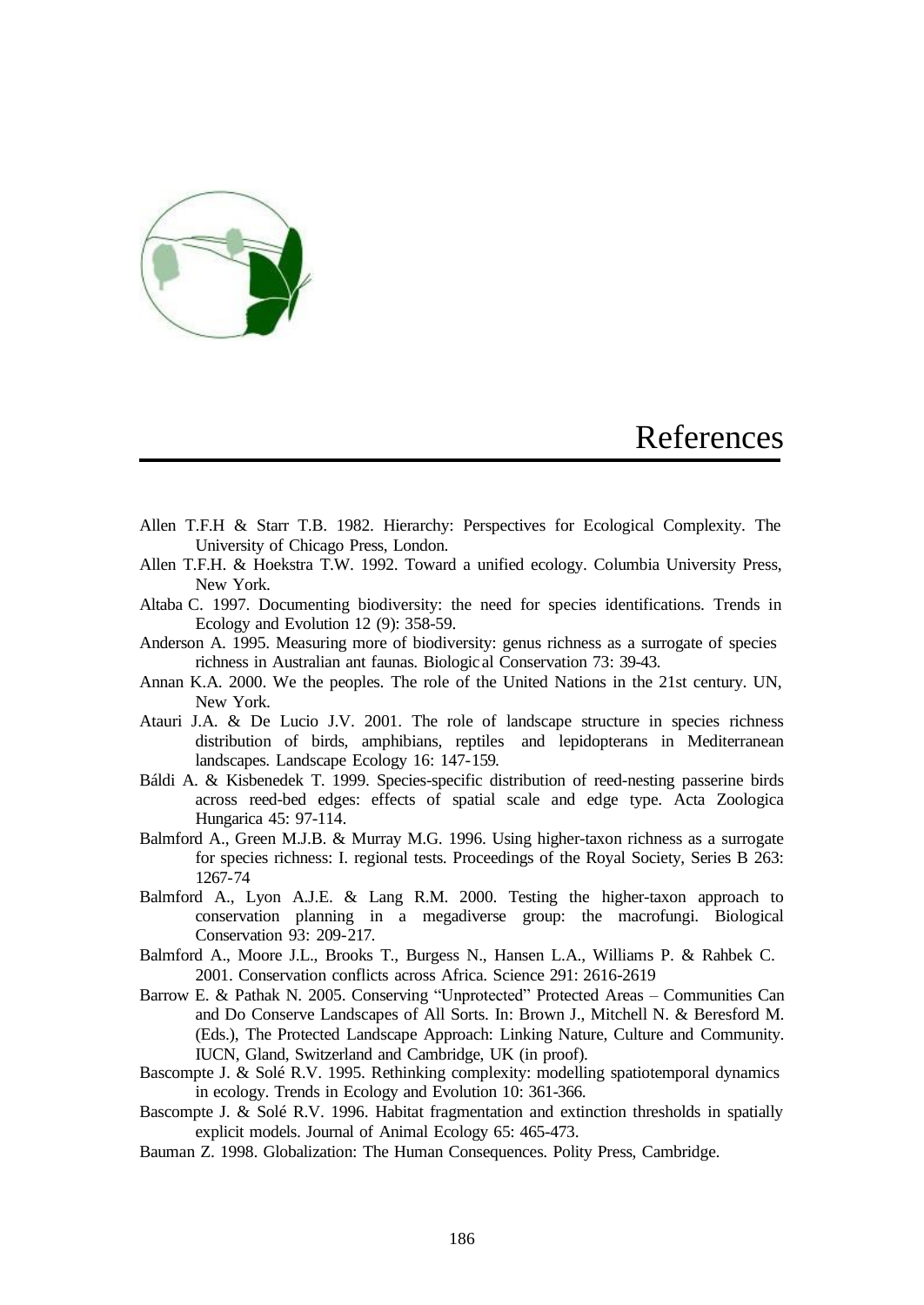- Bawa K.S., Rose J., Ganeshaiah K. N., Barve N., Kiran M. C. & Umashaanker R. 2002. Assessing biodiversity from space: an example from the Western Ghats, India. Conservation Ecology 6(2): 7.
- Bawa K.S., Seidler R., & Raven H.P. 2004. Reconciling Conservation Paradigms. Conservation Biology 18 (4): 859-860.
- Bennett G. 2004. Integrating Biodiversity Conservation and Sustainable Use: Lessons Learned from Ecological Networks. IUCN, Gland, Switzerland and Cambridge, UK.
- Berkes F. 1999. Sacred Ecology: traditional ecological knowledge and resource management. Philadelphia, Taylor and Francis.
- Borgatti S. P. 2003. The Key Player Problem. In: Breiger R., Carley K. & Pattison P. (eds.), Dynamic Social Network Modelling and Analysis: Workshop Summary and Papers. Committee on Human Factors, National Research Council,. pp. 241-252.
- Borrini-Feyerabend G., Kothari A. & Oviedo G. 2005. Indigenous and Local Communities and Protected Areas: Towards Equity and Enhanced Conservation. Guidance on policy and practice for Co-managed Protected Areas and Community Conserved Areas. No. 11 in the IUCN/ WCPA Best Practice Series – (issue published in collaboration with IUCN/CEESP). Adrian Phillips, Series Editor. IUCN, Gland, Switzerland and Cambridge, UK
- Borrini-Feyerabend, G., Kothari A., & Iviedo G. 2004. Indigenous and Local Communities and Protected Areas: Towards Equity and Enhanced Conservation. IUCN, Gland Switzerland and Cambridge UK xiii-111p.
- Bossert W. 1989. On the extension of preferences over a set to the power set. Journal of Economic Theory 49: 84-92.
- Bossert W. Pattanaik P. Xu Y. 1994. Ranking Opportunity Sets: An Axiomatic Approach. Journal of Economic Theory 63: 326-345.
- Boyd, R. N. 1988. How to be a moral realist. In: Sayre-McCord, G. (Ed.), Essays on Moral Realism. Cornell University Press. Ithaca, NY. Pp. 181-228.
- Brehm J. W. 1966. A Theory of Psychological Reactance. New York: Academic Press.
- Brewer A. & Williamson M. 1994. A new relationship for rarefaction. Biodiversity Conservation 3: 373-379.
- Brooks T., Balmford A., Burgess N., Fjeldsa J., Hansen L. A., Moore J., Rahbek C. & Williams P. 2001. Toward a blueprint for conservation in Africa. BioScience 51: 613- 624
- Brown J., Mitchell N. & Beresford M. (eds.). 2005. The Protected Landscape Approach: Linking Nature, Culture and Community. IUCN, Gland, Switzerland and Cambridge, UK (in proof).
- Butchart S.H.M., Stattersfield A.J., Bennun L.A., Shutes S.M., Akçakaya H.R., et al. 2004. Measuring global trends in the status of biodiversity: Red List Indices for birds. PLoS Biology 2(12): 383.
- Canterbury G.E., Martin T.E., Petit D.R. 2000. Bird community and habitat as ecological indicators of forest conditions in regional monitoring. Conservation Biology 14(2): 544-558.
- Cao T.Y. 2004. Ontology and scientific explanation. In: Cornwell J. (Ed.) Explanations: styles of explanation in science, Oxford University Press, Oxford.
- Chao A. & Lee S.M. 1992. Estimating the number of classes via sample coverage. Journal of the American Statistical Association 87, 210-217.
- Chao A. & Shen T-S. 2003. Nonparametric estimation of Shannon's index of diversity when there are unseen species in sample. Environmental and Ecological Statistics 10:429- 443
- Chao A. 1984. Nonparametric estimation of the number of classes in a population. Scandinavian Journal of Statistics 11, 265-270.
- Chao A. 2004. Species Richness Estimation.
- Chapin III, F.S., Zavaleta E.S., Eviner V.T., Naylor R.L., Vitousek P.M., Reynolds H.L., Hooper D.U., Lavorel S., Sala O.E., Hobbie S.E., Mack M.C. & Díaz, S. 2000. Consequences of changing biodiversity. Nature 405, 234-242.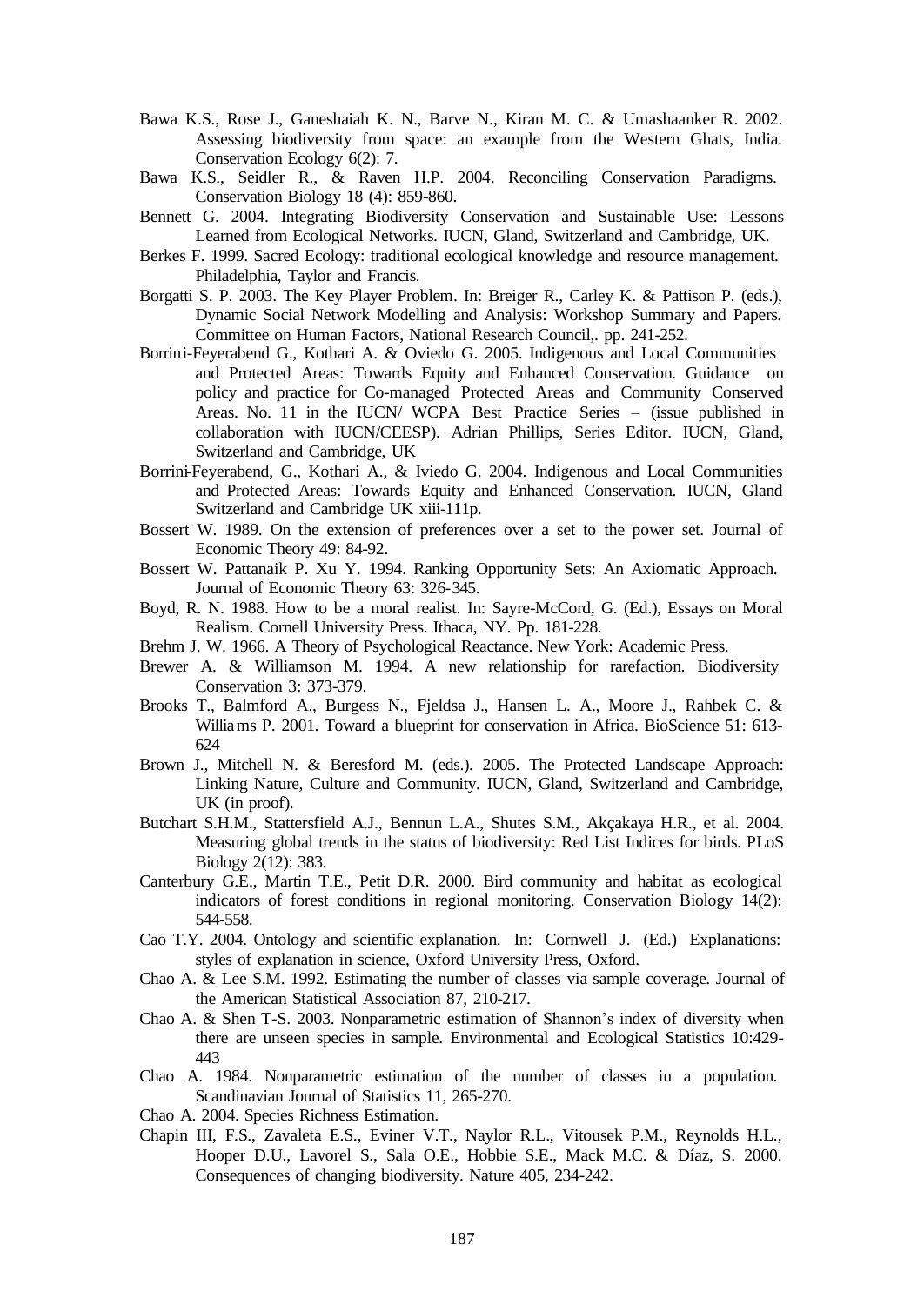- Chettri N, Sharma E, Deb D.C. 2001. Bird community structure along a trekking corridor of Sikkim Himalaya: A conservation perspective. Biological Conservation 102(1): 1-16.
- Chettri N., Deb D.C., Sharma E. & Jackson R. (in press). On the relationship between bird communities and habitat: A study along a trekking corridor of the Sikkim Himalaya. Mountain Research and Development.
- Colwell R.K., & Coddington, J.A. 1994. Estimating terrestrial biodiversity through extrapolation. Philosophical Transactions of the Royal Society, Series B 345: 101– 118.
- Colwell R.K., Mao C.X., & Chang J. 2004. Interpolating, extrapolating, and comparing incidence-based species accumulation curves. Ecology 85: 2717-2727.
- Cooperrider D.L., Pasmore, W.A. 1991. Global social change. A new agenda for social science? Human Relations 44(10): 1037-1055.
- Costanza R. 2003. A vision of the future of science: reintegrating the study of humans and the rest of nature. Futures 35: 651-671.
- Couteron P., & Pélissier R. 2004. Additive apportioning of species diversity: towards more sophisticated models and analysis. Oikos 107: 215-221.
- Cowling R.M., Rundel P.W., Lamont B.B., Arroyo M.K. & Arianoutso, M. 1996. Plant diversity in Mediterranean-climate regions. Trends in Ecology and Evolution 11: 362- 366.
- Crist T.O., Veech J.A., Summerville K.S. & Gering J.C. 2003. Partitioning species diversity across landscapes and regions: a hierarchical analysis of alpha, beta, and gamma diversity. American Naturalist 162: 734-743.
- Cristancho S. & Vining J. 2004. Culturally defined keystone species. Human Ecology Review 11(2): 153-164.
- Cronk Q. 1997. Islands: Stability, diversity, conservation. Biodiversity and Conservation 6(3): 477-93.
- Daily G. C. (Ed.). 1997. Nature's Services. Island Press, Washington D.C.
- DeVries P.J., Murray D., & Lande R. 1997. Species diversity in vertical, horizontal, and temporal dimensions of a fruit-feeding butterfly community in an Ecuadorian forest. Biological Journal of the Linnean Society 62: 343-364.
- Diamond J.M. 1975. The island dilemma: lessons of modern biogeographic studies for the design of natural reserves. Biological Conservation 7: 129-146
- Díaz S. & Cabido M. 2001. Vive la différence: plant functional diversity matters to ecosystem processes. Trends in Ecology & Evolution 16(11): 646-655.
- Duelli P. & Obrist M.K. 2003. Biodiversity indicators: the choice of values and measures. Agriculture, Ecosystems and Environment 98(1-3): 87-98.
- EEA. 2003a. Europe's Environment: the third assessment. EEA, Environmental assessment report No10, Copenhagen.
- Erasmus B.F.N., Freitag S., Gaston K.J., Erasmus B.H. & van Jaarsveld A.S. 1999. Scale and conservation planning in the real world. Proceedings of the Royal Society, Series B 266: 315-319
- Faith D P & Walker PA. 1996. How do indicator group provides information about the relative biodiversity of different sets of areas? On hotspots, complementarity and pattern based approaches. Biodiversity Letters 3:18-25.
- Faust K., Wassermann S. 1994. Social Network Analysis: Methods and Applications. Cambridge University Press, Cambridge.
- Feagin J.R. 2001. Social justice and sociology. Agendas for the twenty-first century. American Sociological Review 66 (1): 1-20.
- Ferrier S. 2002. Mapping spatial pattern in biodiversity for regional conservation planning: Where to from here? Systematic Biology 51(2): 331-363.
- Fournier E., & Loreau M. 2001. Respective roles of hedges and forest patch remnants in the maintenance of ground-beetle (Coleoptera: Carabidae) diversity in an agricultural landscape. Landscape Ecology 16: 17-32.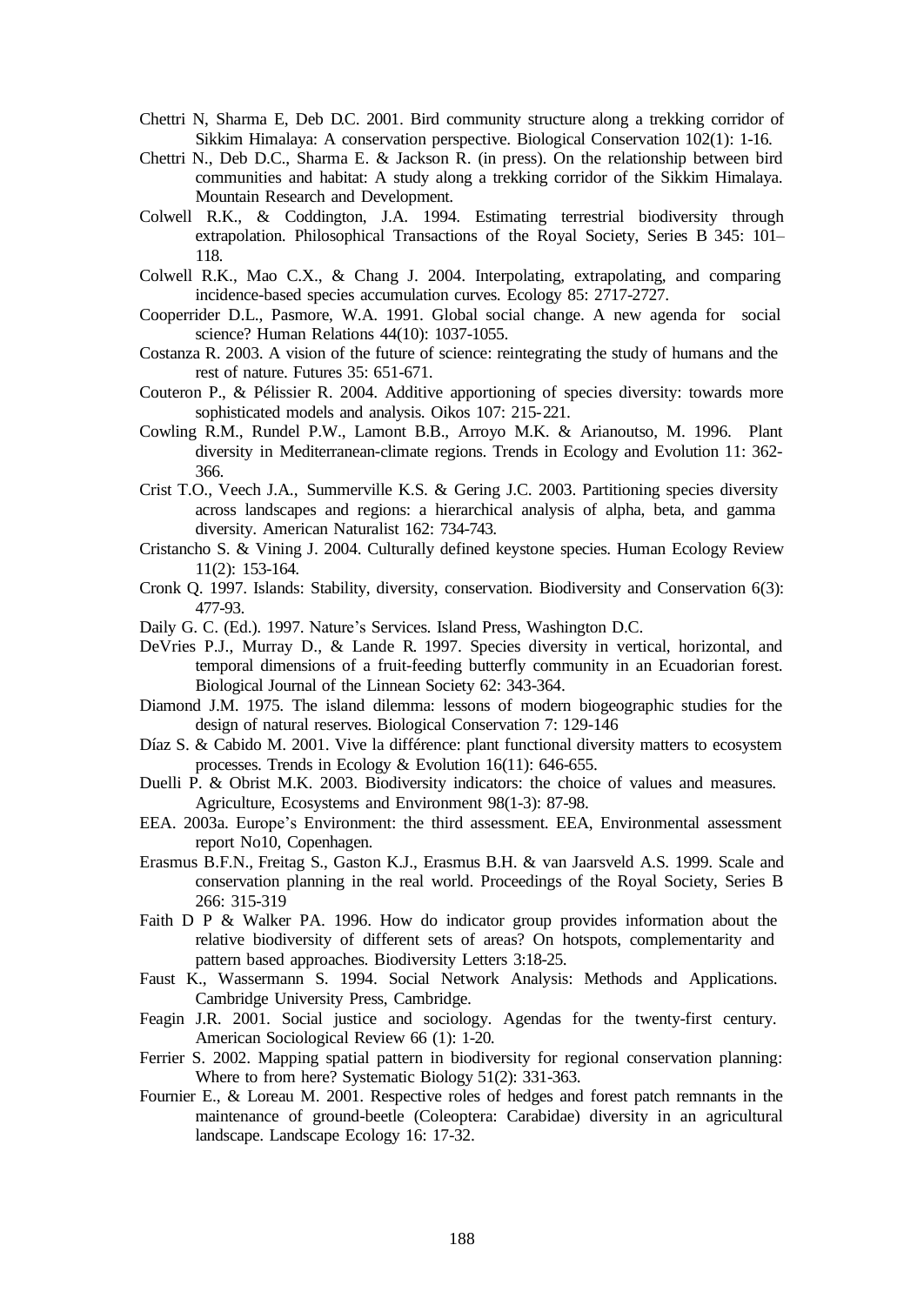- Fuller R. & Brown N. 1996. A CORINE map of Great Britain by automated means. Techniques for automatic generalization of the Land Cover Map of Great Britain. International Journal of Geographical Informations Systems 10: 737-953.
- Garibaldi A. & Turner N. 2004. Cultural keystone species: implications for ecological conservation and restoration. Ecology and Society  $9(3)$ : 1 [online] URL: <http://www.ecologyandsociety.org/vol9/iss3/art1>
- Georgescu-Roegen N. 1971. The Entropy Law and the economic process. Harvard University Press; Distributed by Oxford University Press, London.
- Gering J.C., & Crist T.O. 2002. The alpha-beta-regional relationship: providing new insights into local-regional patterns of species richness and scale dependence of diversity components. Ecology Letters 5: 433-444.
- Gering J.C., Crist T.O., & Veech J.A. 2003. Additive partitioning of species diversity across multiple spatial scales: implications for regional conservation of biodiversity. Conservation Biology 17: 488-499.
- Giampietro M. & Mayumi K. 2000a. Multiple -Scale Integrated Assessment of Societal Metabolism: Introducing the Approach. Population and Environment 22(2): 109-153.
- Giampietro M. & Mayumi K. 2000b. Multiple -Scale Integrated Assessments of Societal Metabolism: Integrating Biophysical and Economic Representations Across Scales. Population and Environment 22(2): 155-210.
- Giampietro M. & Mayumi K. 2001. Integrated assessment of sustainability trade-offs: Methodological challenges for Ecological Economics Paper for the EC High Level Scientific Conference: Frontiers 1: Fundamental Issues of Ecological Economics organized by the ESEE, Cambridge, UK 4-7 July, 2001.
- Giampietro M. 2004. Multi-scale Integrated Assessment of Agroecosystems. CRC Press, London
- Gonzales L. 2005. BIO 213: Diversity and Ecology. URL: <http://www.sbs.utexas.edu/gonzalez/bio213.htm>
- Good I.J. 1953. The population of frequencies of species and the estimation of population parameters. Biometrika 40: 237-64.
- Gotelli N.J. & Colwell R.K. 2001. Quantifying biodiversity: procedures and pitfalls in the measurement and comparison of species richness. Ecology Letters 4: 379-391.
- Granovetter M. 1985. Economic Action and Social Structure: The Problem of Embeddedness. American Journal of Sociology 3: 481-510.
- Grelle C.E.V. 2002. Is higher-taxon analysis a useful surrogate of species richness in studies of Neotropical mammal diversity? Biological Conservation 108(1): 101-106.
- Guisan A., Edwards Jr T.C. & Hastie T. 2002: Generalized linear and generalized additive models in studies of species distributions: setting the scene. Ecological modelling 157: 89-100.
- Guisan A., Theurillat J.P. 2000. Equilibrium modelling of alpine plant distribution: how far can we go? Phytocoenologia 30(3-4): 353-384.
- Guisan A., Zimmermann N.E. 2000. Predictive habitat distribution models in ecology. Ecological Modelling 135(2-3): 147-186.
- Gunderson L.H. & Holling C.S. (Eds.). 2002. Panarchy: understanding transformations in human and natural systems. Island Press, London
- Gupta A.1998. Rewarding Local Communities for Conserving Biodiversity: The Case of the Honey Bee. In: Guruswamy L.D. & McNeely J.A. (Eds.), Protection of Global Biodiversity. Converging Strategies, Duke University Press, Durham.
- Hanski I., & Gilpin M. (Eds). 1997. Metapoulation Biology, Genetics, and Evolution. Academic Press, San Diego.
- Harary F. 1961. Who eats whom? General Systems 6: 41-44.
- Hassell M.P., Comins H.N. & May R.M. 1991. Spatial structure and chaos in insect population dynamics. Nature 353: 255-258.
- Hawking S.W. 1998. A brief history of time. Bantam, London.
- Heaney L.R. 1986. Biogeography of mammals in SE Asia: estimates of rates of colonisation, extinction and speciation. Biological Journal of the Linnean Society 28: 127-165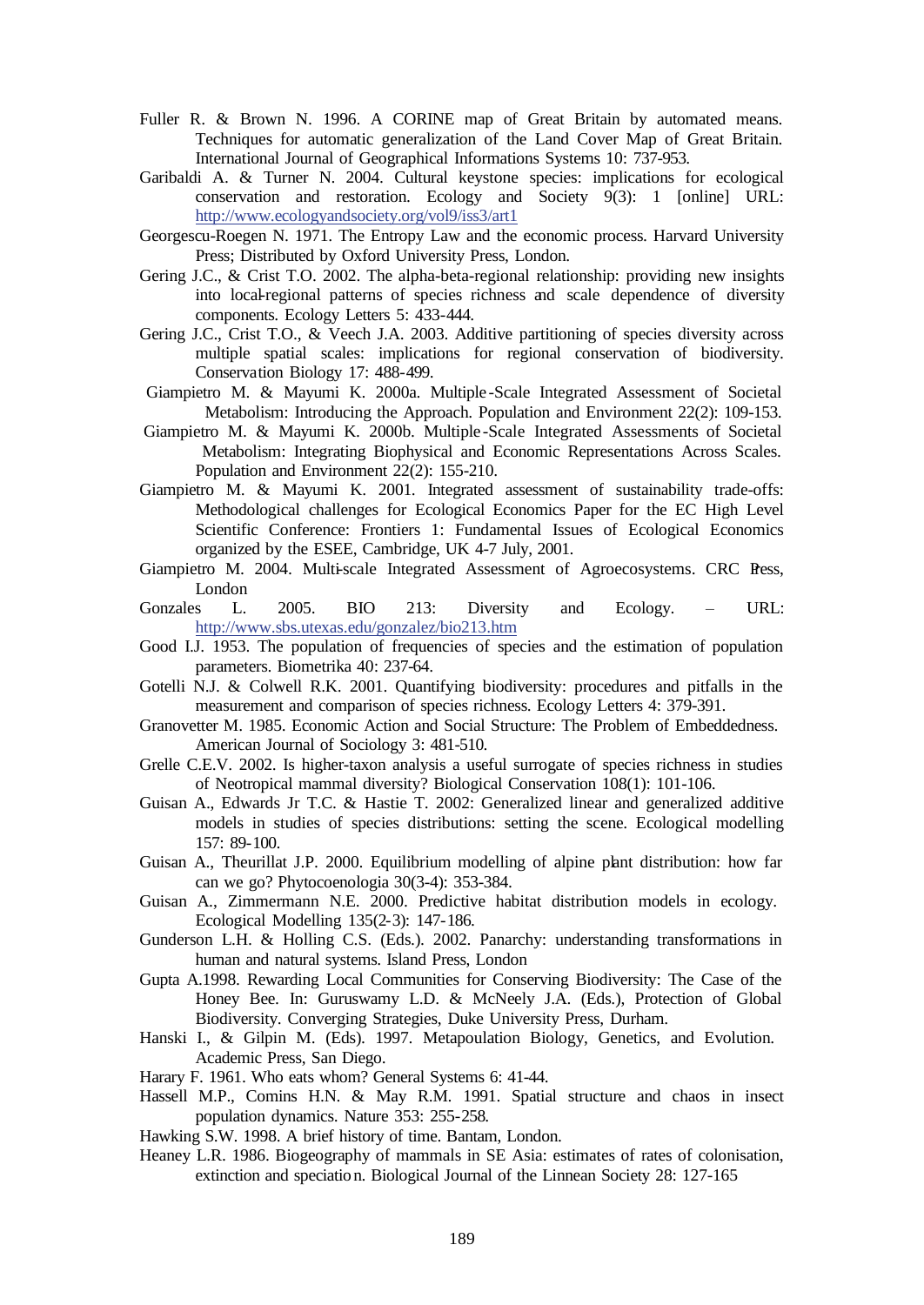- Hellmann J.J. & Fowler G.W. 1999. Bias, precision and accuracy of four measures of species richness. Ecological Applications 9(3): 824-834.
- Hill M.O. 1973. Diversity and evenness: a unifying notation and its consequences. Ecology 54: 427-31.
- Hopkins C.C.E. 2004. Biodiversity assessment and threats analysis for the WWF Global 200 Ecoregion "North-East Atlantic Shelf". WWF Germany. Bremen. 108 pp. [http://www.ngo.grida.no/wwfneap/Projects/Reports/NEASE\\_BAR.pdf](http://www.ngo.grida.no/wwfneap/Projects/Reports/NEASE_BAR.pdf)
- Hurlbert S.H. 1971. The nonconcept of species diversity: a critique and alternative parameters. Ecology 52: 577-586.
- ICES. 2004. ICES response to EC request for information and advice about appropriate ecoregions for the implementation of an ecosystem approach in European waters.
- IUCN, World Commission of Protected Areas. 1998. Economic Values of Protected Areas. Guidelines for Protected Areas Managers. A. Phillips (Ed.), Gland, Switzerland and Cambridge, UK
- IUCN. 2003a. European challenges for Biodiversity. 56p., Gland.
- IUCN. 2003b. United Nations list of protected areas. (in cooperation with UNEP/WCMC), Gland, Switzerland.
- Jaireth H. & Smyth D. 2003. Innovative Governance: Indigenous Peoples, Local Communities and Protected Areas. Ane Books, New Delhi, India.
- James F.C. & Wamer N.O. 1982. Relationships among temperate forest bird communities and vegetation structure. Ecology 63: 159-171.
- Jetz W. & Rahbek C. 2002. Geographic range size and determinants of avian species richness. Science 297: 1548-1551.
- Jordán F. & Liu W.C. Topológiai kulcsfajok azonosítása táplálékhálózatokban egy szociometriai módszer. Magyar Tudomány, in press.
- Jordán F. & Scheuring I. 2004. Network Ecology: topological constraints on ecosystems dynamics. Physics of Life Reviews 1: 139-172.
- Jordán F. 2001. Trophic fields. Community Ecology 2:181-185.
- Jordán F. Topological key players in communities: the network perspective. In: Tiezzi E., Brebbia C.A., Jörgensen S. & Almorza Gomar D. (Eds.), Ecosystems and Sustainable Development V, WIT Press, Southampton. In press.
- Jordán F., Scheuring I. & Vida G. 2002. Species positions and extinction dynamics in simple food webs. Journal of Theoretical Biology 215:441-448.
- Kannai, Y., Peleg, B. 1984. A note on the extension of an order on a set to the power set. Journal of Economic Theory 32: 172-175.
- Kauffman, S. 2001. Investigations. Oxford, Oxford University Press
- Kawachi, I. & Kennedy B.P. 2002. The Health of Nations. The New Press. New York.
- Kleijn D., Berendse F., Smit R. & Gilissen N. 2001. Agri-environment schemes do not effectively protect biodiversity in Dutch agricultural landscapes? Nature 413: 723- 725.
- Krell F.T. 2004. Parataxonomy vs. taxonomy in biodiversity studies pitfalls and applicability of ´morphospecies´ sorting. Biodiversity and Conservation 13: 795-812.
- Kremen C. 1992. Assessing the indicator properties of the species assemblages for natural areas monitoring. Ecological Applications 2: 203-217.
- Krupnik I. & Jolly D. (Eds.). 2002. The Earth is Faster Now: Indigenous Observations of Arctic Environmental Change. Arctic Research Consortium of the United States, Fairbanks, Alaska, USA.
- Kunin W.E. 1997. Sample shapes, spatial scale and species counts: implications for reserve design. Biological Conservation 82: 369-377
- Lande R. 1987. Extinction thresholds in demographic models of territorial populations. American Naturalist 130: 624-635.
- Lande R. 1996. Statistics and partitioning of species diversit y, and similarity among multiple communities. Oikos 76: 5-13.
- Larsen F.W. & Rahbek C. 2003. Influence of scale on conservation priority setting a test on African mammals. Biodiversity and Conservation 12: 599-614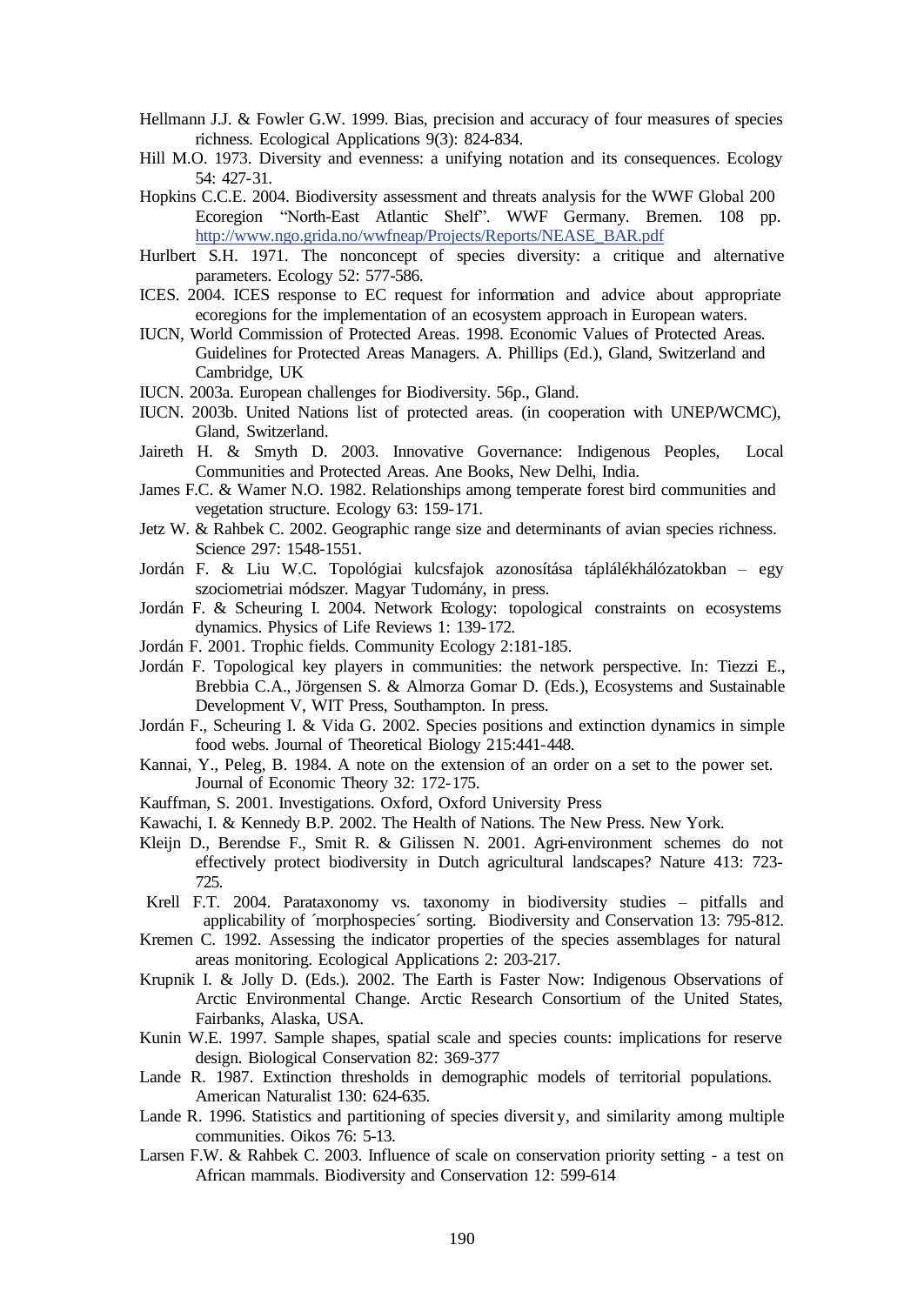- Latour B. 1997. On actor network theory. A few clarifications. Department of Sociology and Social Anthropology, Keele University.
- Lawton et al. 1998 Biodiversity inventories, indicator taxa and effects of habitat modification in tropical forest. Nature 391: 72-75.
- Lennon J.J., Gaston K.J, Koleff P. & Greenwood J.J.D. 2004. Contribution of rarity and commonness to patterns of species richness. Ecology Letters 7: 81-87.
- Lennon J.J., Koleff P., Greenwood J.J.D. & Gaston K.J. 2001. The geographical structure of British bird distributions: diversity, spatial turnover and scale. Journal of Animal Ecology 70: 966-979.
- Levin S. 2000. Fragile Dominion: complexity and the commons. Helix Books, Cambridge, Massachusetts.
- Lindenmayer D.B., Margules C.R., Botkin D.B. 2000. Indicators of biodiversity for ecological sustainable forest management. Conservation Biology 14(4): 941-950.
- Longino J.T., Coddington J., & Colwell R.K. 2002. The ant fauna of a tropical rainforest: estimating species richness three different ways. Ecology 83: 689-702.
- Loreau M. 2000. Are communities saturated? On the relationship between alpha, beta and gamma diversity. Ecology Letters 3:73-76.
- Luck G.W., Daily, G.C. & Ehrlich, P.R. 2003. Population diversity and ecosystem services Trends in Ecology and Evolution 18(7): 331-336.
- Luczkovich J.J., Borgatti S.P., Johnson J.C., Everett M.G. 2003. Defining and measuring trophic role similarity in food webs using regular equivalence. Journal of Theoretical Biology 220: 303-321.
- Mace G.A. 2005. An index of intactness. Nature 434: 32-33
- MacNally R. 2000. Regression and model-building in conservation biology, biogeography and ecology: The distinction between and reconciliation of 'predictive' and 'explanatory' models. Biodiversity and Conservation 9: 655-671.
- MacNeely, J.A., & Miller K.R. (Eds.). 1984. National Park Conservation and Development: The Role of Protected Area in Sustaining Society. Gland, Switzerland, IUCN, WRI, CI, WWF-US and The World Bank, Washington DC.
- Magurran A.E. 2004. Measuring Biological Diversity. Blackwell Publishing.
- May R.M. 1973. Stability and Complexity in Model Ecosystems. Princeton University Press.
- McCabe D.C. & Gotelli N.J. 2000. Effects of disturbance frequency, intensity, and area on stream macroinvertebrate communities. Oecologia 124: 270-279.
- McCann K., Hastings A. & Huxel G.R. 1998. Weak trophic interactions and the balance of nature. Nature 395: 794-798.
- McDonnell, M.J., & Pickett S.T.A. (Eds.). 1993. Humans as Components of Ecosystems: The Ecology of Subtle Human Effects and Populated Areas. Springer-Verlag, New York.
- McMahon, S.M., Miller K.H., Drake J. 2001. Networking tips for social scientists and ecologists. Science 293: 1604-1605
- Melinte I., Manoleli D., Mladin E.C., Blujdea V., Kleps C., Babeanu N., Crutu Gh., Galdeanu N., Cogalniceanu D., Nistor M., Zisu D., Serban R., Vladescu G.. Reports on thematic evaluation for NCSA Project (ROM/03/G41).
- Mikkelson, G.M. 2004. Biological diversity, ecological stability, and downward causation. In: Oksanen M. & Pietarinen J. (Eds.). 2004. Philosophy and Biodiversity, Cambridge University, Cambridge.

Mill J.S. 1848. Principles of Political Economy. Longmans, Green and Co., London.

- Millennium ecosystem assessment. 2003. Ecosystems and human well-being: a framework for assessment. Report of the conceptual framework working group of the Millennium Ecosystem Assessment. Island Press, Washington, 2003. 245 pp.
- Mueller-Dombois D. & Ellenberg H. 1974. Aims and methods of vegetation ecology. John Wiley and Sons, New York.
- Mugabe J. et al. (Eds.). 1997. Access to Genetic Resources. Strategies for Sharing Benefits. ACTS Press, Nairobi.
- Myers N. & Kent J. (Eds.). 2001. Perverse Subsidies. Island Press, Washington DC.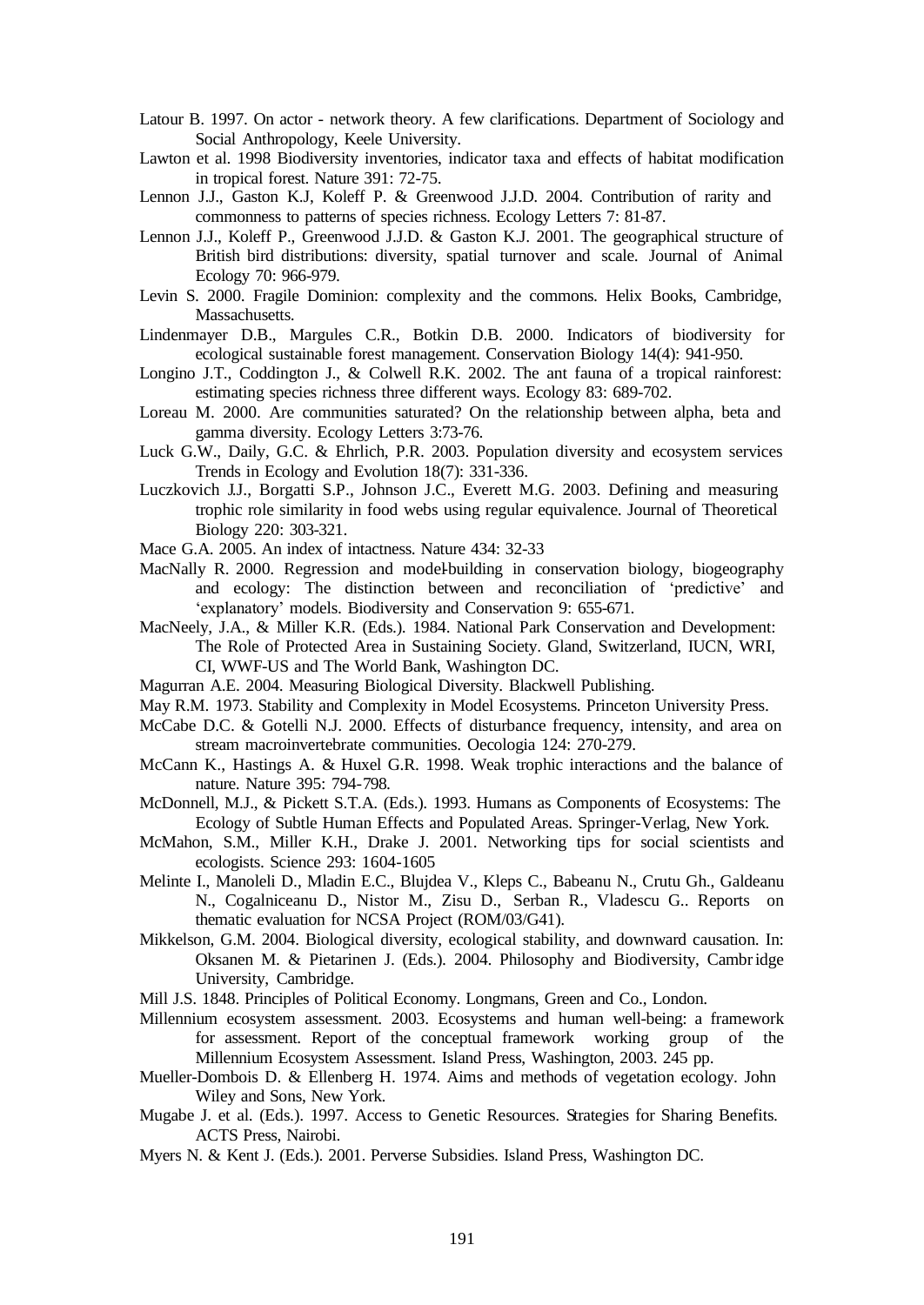Myers N., Mittermeier R.A., Mittermeier C.G., da Fonseca G.A.B. & Kent J. 2000. Biodiversity hotspots for conservation priorities. Nature 403: 853-858

Naess A. 1988. Ecology, Community, and Lifestyle. Cambridge University. New York.

- Nagendra H. & Gadgil M. 1998. Linking regional and landscape scales for assessing biodiversity: A case study from Western Ghats. Current Science 75(3): 264-271.
- Nagendra H. & Gadgil M. 1999a. Biodiversity assessment at multiple scales: Linking remotely sensed data with field information. Proceedings of the National Academy of Sciences 96(16): 9154-9158.
- Nagendra H. & Gadgil M. 1999b. Satellite imagery as a tool for monitoring species diversity: an assessment. Journal of Applied Ecology 36(3): 388-397.
- Nagendra H. & Utkarsh G. 2003. Landscape ecological planning through a multi-scale characterization of pattern: studies in the Western Ghats, South India. Environmental Monitoring and Assessment 87(3): 815-833.
- Nagendra H. 2001. Using remote sensing to assess biodiversity. International Journal of Remote Sensing 22(12): 2377-2400.
- Nagendra H. 2002. Opposite response of the Shannon and Simpson indices  $\sigma$  landscape diversity. Applied Geography 22(2): 175-186.
- Nagendra H., Karna B. & Karmacharya M. Cutting across space and time: Examining forest co-management in Nepal. Ecology and Society. In press.
- Nagendra H., Munroe D. & Southworth J. 2004. Introduction to the special issue. From pattern to process: Landscape fragmentation and the analysis of land use/land cover change. Agriculture, Ecosystems and Environment 101 (2-3): 111-115.
- Nagendra H., Southworth J. & Tucker C.M. 2003. Accessibility as a determinant of landscape transformation in Western Honduras: Linking pattern and process. Landscape Ecology 18(2): 141-158.
- Nagendra H., Southworth J., Tucker C.M., Karmacharya M., Karna B. & Carlson L.A. Remote sensing for policy evaluation: Monitoring parks in Nepal and Honduras. Environmental Management. In press.
- Noss R.D. 1990. Indicators for monitoring biodiversity: A hierarchical approach. Conservation Biology 4(4): 355-364.
- Noss R.F. 1987. From plant communities to Landscapes in conservation inventories: a look at the nature conservancy (USA). Biological Conservation 41: 11-37.
- Noss R.F. 1999. Assessing and monitoring forest biodiversity: a suggested framework and indicators. Forest Ecology and Management 115: 135-146.
- O'Connell T.J., Jackson L.E., Brooks R.P. 2000. Bird guilds as indicators of ecological conditions in the central Appalachians. Ecological Applications 10(6): 1706-1721.
- O'Neill R.V., De Angelis D.L. & Allen T.F.H. 1991. A Hierarchical Concept of Ecosystems. Princeton University Press, Princeton, NJ.
- O'Connor S., Martin-Jones J. & Tamale E. 2000. Putting the ecosystem approach to practice Lessons learned from WWF's initiatives. Position Paper in: Fifth Meeting of the Conference of the Parties to the Convention on Biological Diversity, Nairobi, Kenya, 15-26 May 2000. WWF: Gland, Switzerland. 9pp.
- Oksanen, J. 2004. 'vegan'. Community Ecology Package. Version 1.7-23. URL <http://cc.oulu.fi/~jarioksa/>
- Oliver I. & Beattie A.J. 1996. Invertebrate morphospecies as surrogates for species: a case study. Conservation Biology 10: 99-109.
- Olsweski T.D. 2004. A unified mathematical framework for the measurement of richness and evenness within and among multiple communities. Oikos 104: 377-387.
- Orloci L. 1991. Entropy and information. SPB Academic Publishing.
- Ortega M., Elena-Rosselló R. & García del Barrio J.M. 2004. Estimation of plant diversity at landscape level: A methodological approach applied to three Spanish rural areas. Environmental Monitoring and Assessment 95: 97-116.
- Oskamp S. 1995. Applying social psychology to avoid ecological disaster. Journal of Social Issues 51(4): 217-239.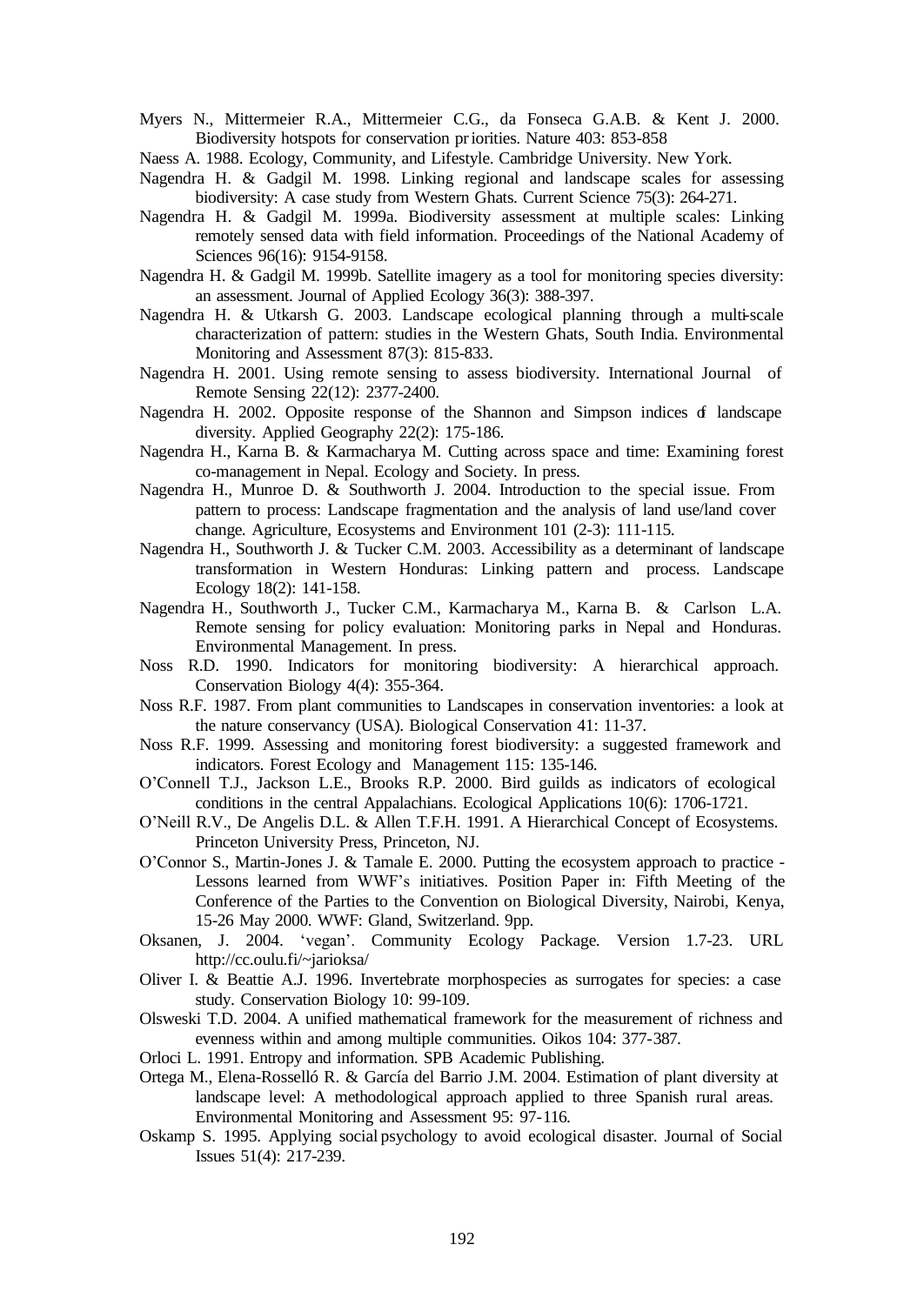- Patil, G.P. and C. Taillie. 1979. An overview of diversity. Pages 3-27 in Grassle, J.F., G.P. Patil, W. Smith and C. Taillie (eds.) Ecological diversity in theory and practice. Inter. Coop. Publish. House, Fairland, Maryland.
- Pattanaik P., Xu, Y. 1990. On Ranking Opportunity Sets in Terms of Freedom of Choice. Recherches Economiques de Louvain 56: 383-390.
- Pauly D., Christensen V., Froese R., Longhurst A., Platt T., Sathyendranath S., Sherman K. & Watson R. 2000. Mapping fisheries onto marine ecosystems: a proposal for a consensus approach for regional, oceanic and global integrations. ICES 2000 Annual Science Conference. Theme Session on Classification and Mapping of Marine Habitats CM 2000/T:14. 15 pp.
- Pausas J.G., Austin M.P.2001. Journal of Vegetation Science 12: 153-166.
- Peterson D.L. & Parker T.V. (Eds.). 1998. Ecological scale: theory and applications. Columbia University Press, New York.
- Phillips A. 2002. Management Guidelines for IUCN Category V Protected Areas Protected Landscapes and Seascapes. No. 9 in the IUCN/ WCPA Best Practice Protected Area Guidelines Series. IUCN, Gland, Switzerland and Cambridge, UK.
- Phillips A. 2005. Landscape As a Meeting Ground: Category V Protected Landscapes and Seascapes and World Heritage Cultural Landscapes. In: Brown J., Mitchell N. & Beresford M. (eds.). 2005. The Protected Landscape Approach: Linking Nature, Culture and Community. IUCN, Gland, Switzerland and Cambridge, UK (in proof).
- Pimm S.L. & Lawton J.H. 1977. Number of trophic levels in ecological communities. Nature 268: 329-331.
- Podani J. 1992. Space series analysis: processes reconsidered. Abstracta Botanica 16: 25-29.
- Prance G. 1994. A comparison of the efficacy of higher taxa and species numbers in the assessment of biodiversity in the neotropics. Philosophical Transaction of the Royal Society London B 345:89-99 .
- Prendergast J.R., Quinn R.M., Lawton J.H., Eversham B.C. & Gibbons D.W. 1993. Rare species, the coincidence of diversity hotspots and conservation strategies. Nature 365: 335-337.
- Pressey R.L. & Logan V.S. 1998. Size of selection units for future reserves and its influence on actual vs. targeted representation of features: a case study in western New South Wales. Biological Conservation 85: 305-319
- Pressey R.L., Humphries C.J., Margules C.R., Vane-Wright R.I. & Williams P.H. 1993. Beyond opportunism: Key principles for systematic reserve selection. Trends in Ecology and Evolution 8: 124-128
- Pressey R.L., Possingham H.P., Logan V.S., Day J.R. & Williams P.H. 1999. Effects of data characteristics on the results of reserve selection algorithms. Journal of Biogeography 26: 179-191
- Prigogine I. 1997. The End of Certainty. The Free Press, London.
- Prinzing A., Klotz S., Stadler J., Brandl R. 2003. Woody plants in Kenya: expanding the Higher-Taxon Approach. Biological Conservation 110:307-314.
- Rahbek C. & Graves G.R. 2000. Detection of macro-ecological patterns in South American hummingbirds is affected by spatial scale. Proceedings of the Royal Society, Series B, Biological Sciences 267: 2259-2265
- Rahbek C. & Graves G.R. 2001. Multiscale assessment of patterns of avian species richness. Proceedings of the National Academy of Sciences USA 98: 4534-4539
- Rahbek C. 2005. The role of spatial scale and the perception of large-scale species-richness patterns. Ecology Letters 8: 224-239
- Rawls, J. 1971. A Theory of Justice. Harvard University. Cambridge, MA.
- Relph E. 1993. Modernity and the Reclamation of Place. In: Seamon D. (Ed.), Dwelling, Seeing, Designing, State University of New York Press.
- Rennolls K. & Laumonier Y. 2000. Species diversity structure analysis at two sites in the tropical rain forest of Sumatra. Journal of Tropical Ecology 16:253-270
- Rennollls K. & Laumonier Y. 1999a. Analysis of species hyper-diversity in the tropical rain forests of indonesia: the problem of non-observance. In Sassa, K. (Ed.)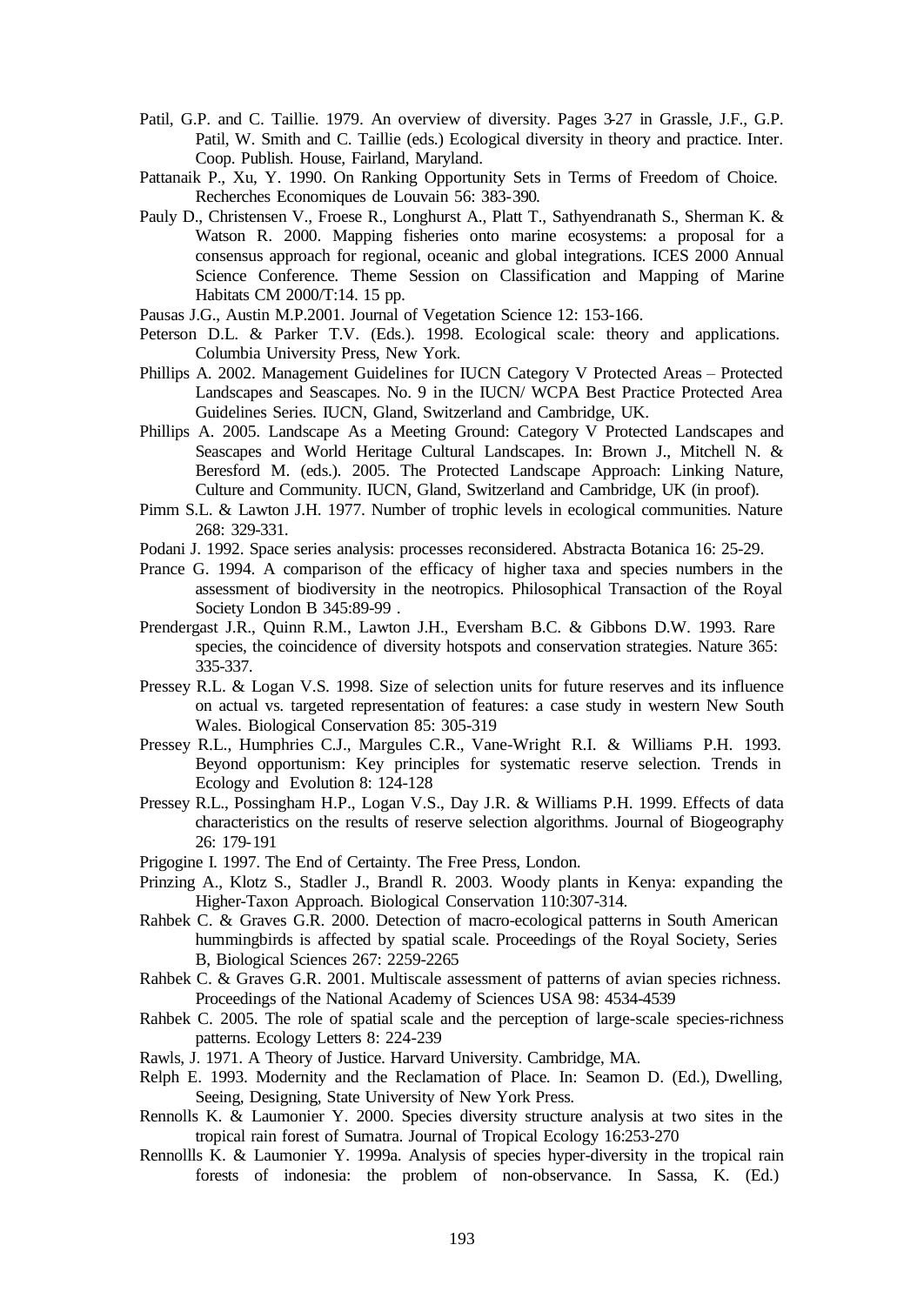Environmental Forest Science. Forestry Sciences Series 54. Kluwer Academic Press, Dordrecht.

- Rennolls K. and Laumonier Y. 1999b. Species-area and species-diameter curves for three forest sites in Sumatra. Journal of Tropical Forest Science 11(4):784-800.
- Renyi A. 1961. On measures of entropy and information. In Neyman, J. (Ed.), Proceedings of the 4th Berkeley Symposium on Mathematical Statistics and Probability, Volume 1, University of California Press, Berkeley, CA.
- Ricotta C., Corona P., Marchetti M., Chirici G., Innamorati S. 2003. LADY: software for assessing local landscape diversity profiles of raster land cover maps using geographic windows. Environmental Modelling and Software 18: 373-378.
- Rodrigues A.S.L. & Gaston K.J. 2002. Rarity and Conservation Planning across Geopolitical Units. Conservation Biology 16: 674-682
- Roemer J.E. 1998. Equality of Opportunity. Cambridge, MA.
- Rosenzweig M.L. 1995 Species diversity in Space and Time. CUP
- Rosenzweig M.L. 2003. Reconciliation ecology and the future of species diversity. Oryx 37: 194-205.
- Ross N.A. 2004. What Have We Learned Studying Income Inequality and Population Health? Canadian Institute for Health Information. Ottawa, ON.
- Roth R. 2004. Spatial Organization of Environmental Knowledge: Conservation Conflicts in the Inhabited Forest of Northern Thailand. Ecology and Society 9(3): 5. [http:/www.ecologyandsociety.org/vol9/iss3/art5.](http://www.ecologyandsociety.org/vol9/iss3/art5)
- Russell E. 1993. Discovery of the Subtle. In McDonnell M.J & Pickett S.T.A. (Eds.), Humans as Components of Ecosystems. The Ecology of Subtle Human Effects and Populated Areas. Springer, New York.
- Sanders H.L. 1968. Benthic marine diversity: a comparative study. American Naturalist 102: 660-668.
- Santini F. & Angulo A. 2001. Assessing conservation biology priorities through the development of biodiversity indicators. Biology Forum 94: 259-276.
- Schweik C., Nagendra H. & Sinha D.R.2003. Using satellites to search for forest management innovations in Nepal. Ambio 32(4): 312-319.
- Secretariat of the CBD. 2004. Biodiversity Issues for Consideration in Planning, Establishment and Management of Protected Area Sites and Networks. Montreal, SCBD. CBD Technical Series No 15. 164pp.
- Sen A. 1988. Freedom of Choice. Concept and Content. European Economic Review 32: 269- 294.
- Sen A. 1991. Welfare, Preference and Freedom. Journal of Econometrics 50: 15-29.
- Sen A. 1993. The economics of life and death. Scientific American: 40-47.
- Shankar Raman T.R. 2001. Effect of slash-and-burn shifting cultivation on rainforest birds in Mizoram, North-east India. Conservation Biology 15(3): 685-698.
- Shankar Raman T.R., Rawat G.S., Johnsingh A.J.T. 1998. Recovery of Tropical rainforest avifauna in relation to vegetation succession following shifting cultivation in Mizoram, north-east India. Journal of Applied Ecology 35: 214-231.
- Sharma E. & Chettri N. 2003a. Corridor Development for Biodiversity Landscape Conservation. In Facilitating Conservation and Sustainable Use of Biological Diversity, Protected Areas and Technology Transfer and Cooperation, CBD Technical Series 9. Montreal (Canada): Secretariat of the CBD.
- Sharma E. & Chettri N. 2003b. Sustainable Biodiversity Management Practices in the Hindu-Kush Himalayas. Proceedings of Norway/UN Conference on Technology Transfer and Capacity Building. Trondheim.
- Simberloff D. 1988. The contribution of population and community biology to conservation science. Annual Review of Ecology and Systematics 19: 473-511
- Simpson E.H. 1949. Measurement of diversity. Nature 163: 688.
- Simpson G.G. 1961. Principles of animal taxonomy. Columbia University Press, New York.
- Sousa T. & Domingos T. 2004. Phase Transitions in Macroscopic Thermodynamics and Neoclassical Microeconomics. Paper presented at the 8th Biennial Conference of the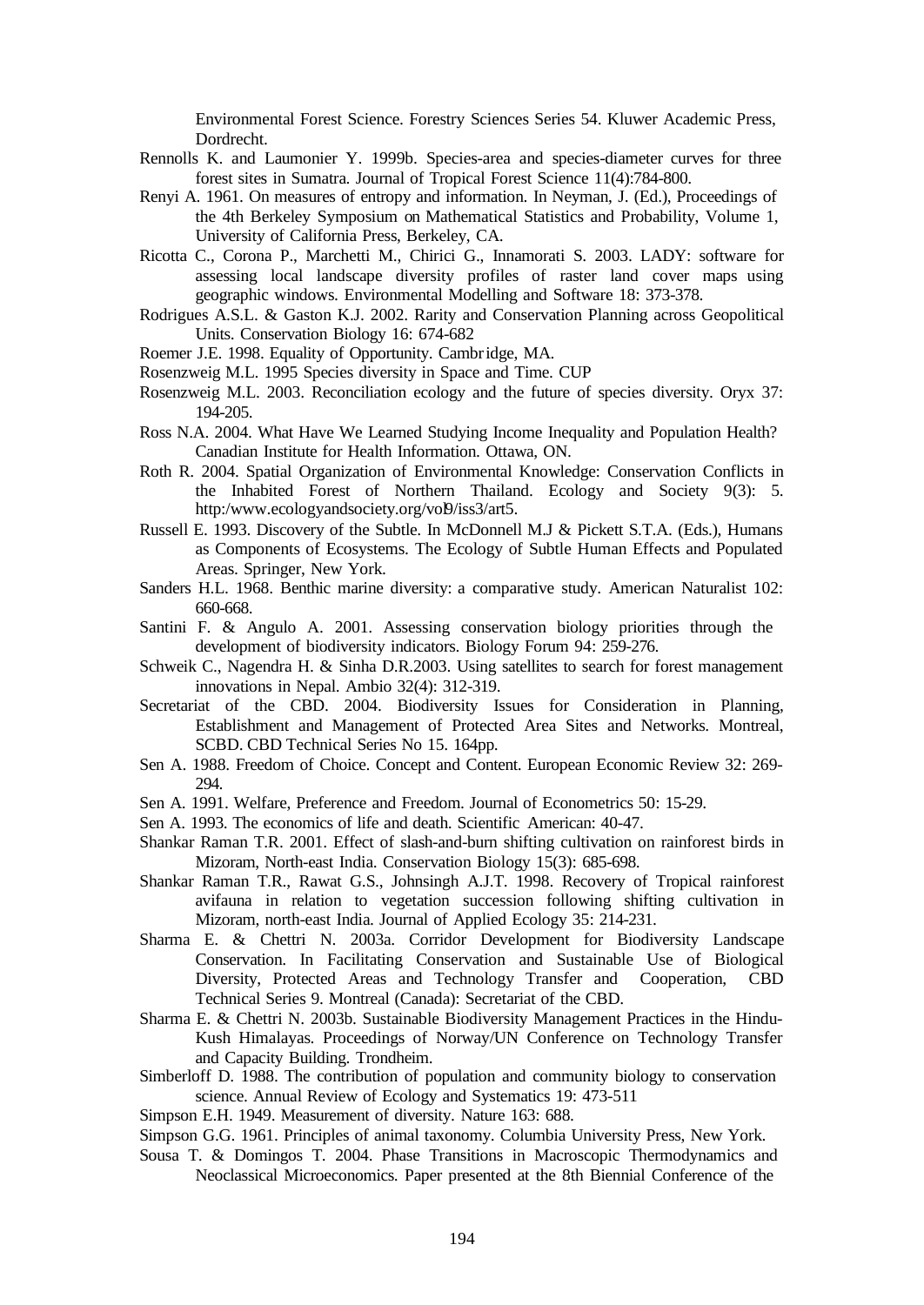International Society for Ecological Economics: "Challenging Boundaries: Economics, Ecology and Governance" Montréal, Québec, Canada 11-14 July 2004.

- Southwood, T.R.E. & Henderson, P. A. 2000. Ecological Methods. 3rd ed. Blackwell Science, Oxford.
- Star, S.L. & Griesemer, J.R. 1988. Institutional Ecology, Translations and Boundary Objects: Amateurs and Professionals in Berkeley's Museum of Vertebrate Zoology, 1907-39. Social Studies of Science 19(4): 387-420.
- Stohlgren T.J., Falkner M.B. & Schell L.D. 1995. A modified-Whittaker nested vegetation sampling method. Vegetatio 117: 113-121.
- Stoll-Kleemann S. & O'Riordan T. 2002. From participation to partnership in biodiversity protection: experience from Germany and South Africa. Society and Natural Resources 15: 157-173.
- Stoll-Kleemann S. 2001a. Reconciling Opposition to Protected Areas Management in Europe. Environment 43: 32-44.
- Stoll-Kleemann S. 2001b. Barriers to Nature Conservation in Germany: A model explaining opposition to protected areas. Journal of Environmental Psychology 21: 369-385.
- Stoll-Kleemann S. 2004. The rationale of socio-economic research for the successful protection and use of wetlands: the example of participatory management approaches. Hydrobiologa 527: 15-17.
- Szathmáry E., Jordán F. & Pál C. 2001. Can genes explain biological complexity? Science (Perspective) 292:1315-1316.
- Tacconi L. 2000. Biodiversity and ecological economics. Participation, values, and resource management. Earthscan, London.
- Tilman D. 2001. Functional diversity In: Levin, S.A. (Ed.), Encyclopaedia of biodiversity (Vol. 3), Academic Press, pp 109-120.
- Tilman D., & Kareiva P. (Eds). 1997. Spatial Ecology. The Role of Space in Population Dynamics and Interspecific Interactions. Princeton University Press.
- Tóthmérész B. 1995. Comparison of different methods for diversity ordering. Journal of Vegetation Science 6: 283-290.
- Tóthmérész B. 1998. On the characterization of scale -dependent diversity. Abstracta Botanica 22, 149-156.
- Tóthmérész B. 2005. Diversity characterizations in R. DIAS Report 15, 333-344.
- Tóthmérész B. & Magura T. 2005. Diversity and scalable diversity characterizations. DIAS Report 15, 353-368.
- Turner M.G. & Gardner R.H. (Eds.). 1991. Quantitative Methods in Landscape Ecology. The Analysis and Interpretation of Landscape Heterogeneity. Springer-Verlag. New York.
- Turner R.K., Paavola J., Coopera P., Farber S., Jessamya V. & Georgiou S. 2003. Valuing nature: lessons learned and future research directions. Ecological Economics 46: 493- 510
- Vanclay J.K., Bruner A.G., Gullison R.E., Rice R.E., da Fonseca G.A.B. 2001. The Effectiveness of Parks. Science 293: 1007-1008
- Veech J.A., Summerville K.S., Crist T.O., & Gering J.C. 2002. The additive partitioning of diversity: recent revival of an old idea. Oikos 99: 3-9.
- Velazquez A., Bocco G., Romero F.J., Vega A.P. 2003. A Landscape Perspective on Biodiversity Conservation: The Case of Central Mexico. Mountain Research and Development 23(3): 240-246
- Vellend M. 2001. Do commonly used indices of beta-diversity measure species turnover? Journal of Vegetation Science 12: 545-552.
- Vellend M. 2004. Parallel effects of land-use history on species diversity and genetic diversity on forest herbs. Ecology 85: 3043-3055.
- Villasenor J.L., Ibarra-Manriquez G., Meave J.A., Ortiz E. 2005. Higher taxa as surrogates of plant biodiversity in a megadiverse country Conservation Biology 19(1): 232-238.
- Vitousek P.M., Mooney H.A., Lubchenco J. & Melillo J.M. 1997. Human domination of the Earth's ecosystems. Science 277: 494-499.